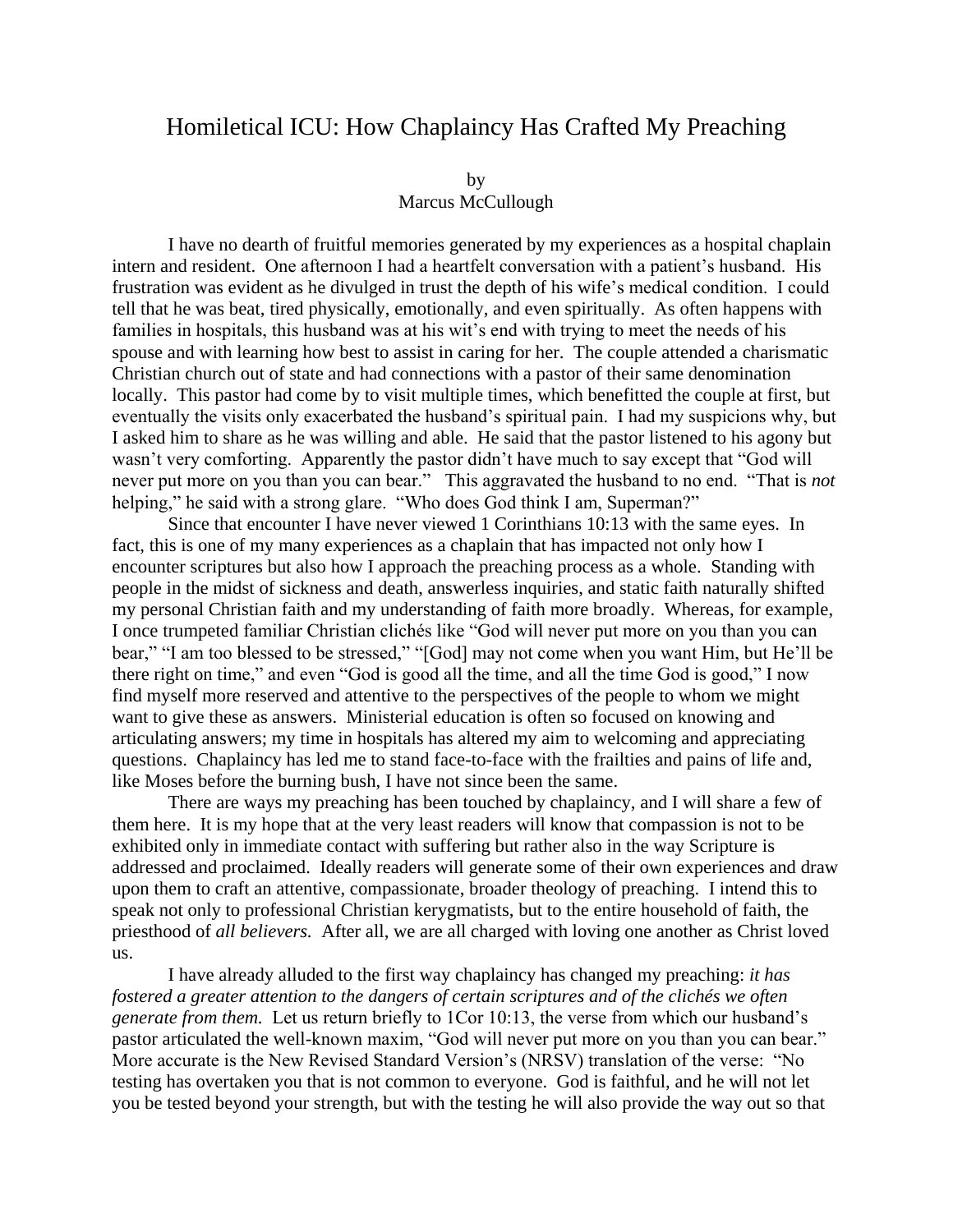you will be able to endure it." At first glance it may seem that the maxim is completely in line with the verse from which it is derived; I am inclined to agree.

However, that means that the dangers inherent in quoting this verse to someone in distress are also present in quoting the maxim. Pastoral caregivers (and chaplains especially) learn very early that people experience pain, agony, grief, despair, and a wealth of other feelings and, more importantly, that each person's experience is uniquely their own. In this sense, cognitive dissonance arises as pastoral wisdom seems to clash with Scripture. As chaplains we are to treat everyone as a unique individual and as if their feelings are real because they are experiencing them. Grief is extremely personal and in fact it sometimes involves an appropriate selfishness. To say that someone's pain is the same everyone else experiences is to effectively slap them in the face as an individual. Many might disdainfully respond to the lack of respect toward their feelings.

Furthermore, quoting this verse may effectively bypass the fact that someone may *not* be experiencing God as faithful—if they are experiencing God at all! The sense of God's absence is very real when difficulties come, even for people of faith.<sup>1</sup> Asserting God's faithfulness at the expense of truly hearing someone's experience of God's absence is detrimental to the pastoral enterprise. This is critical because many of us think of a minister's role is to defend God at all costs; contrarily, a chaplain understands her role to be accompanying those in pain, even if they feel apart from God.

The maxim that "God will not put more on you than you can bear" comes from the next part of the verse: "[God] will not allow you to be tested beyond your strength." As I said, this seems to make perfect sense. But danger lurks. Recall "Who does God think I am, Superman?" Again, one must be mindful of *what people experience* in their time of pain. Naturally, such people may feel their challenge is in fact beyond what they can handle. Giving them a cliché such as this one may provide less comfort and more angst. Such a cliché bypasses honoring the person's feelings in favor of upholding a long-held truth, and that may do more harm than good. The husband, for example, did not benefit from hearing that "God will not put more on you than you can bear." He needed someone to listen to the anguish behind his words.

I must say that these are potential dangers only. There is no guarantee that someone will receive the verse or the maxim in a way that ends up being detrimental. To be sure, many patients will appreciate being reminded of God's faithfulness and that there is nothing they face that is beyond their capability by God's grace. As a chaplain one must be aware that words can be received in a multitude of ways, therefore the chaplain must use the best wisdom they have.

Nonetheless, any potential danger ought to be enough to engender genuine caution, if not reconsideration. This is why I began to look for the inherent pastoral dangers in scriptural texts. In the time I spend contemplating how to preach a passage—or *if* to preach a passage—I consider with gravity all the ways my exegesis of the text might be received (to the best of my ability). My hope is always to deliver a constructive word without creating my own bitter not-Supermans. It is true that completely avoiding the risk of doing harm or bypassing someone's feelings is an asymptotic aim at best. Yet it is worth undertaking. Now more than ever I realize how much valuable ministry is missed because of loyalty to clichés and scriptures that may not be appropriate for the current situation.

Not unrelated is a second way my work as a chaplain has impacted my preaching, namely, *I consider the unheard voices* in the text much like I would consider the unheard voices

 $\overline{a}$ 

 $1$  We might consider, for example, the book of Lamentations or even Jesus' cry of abandonment on the Cross moments before his death.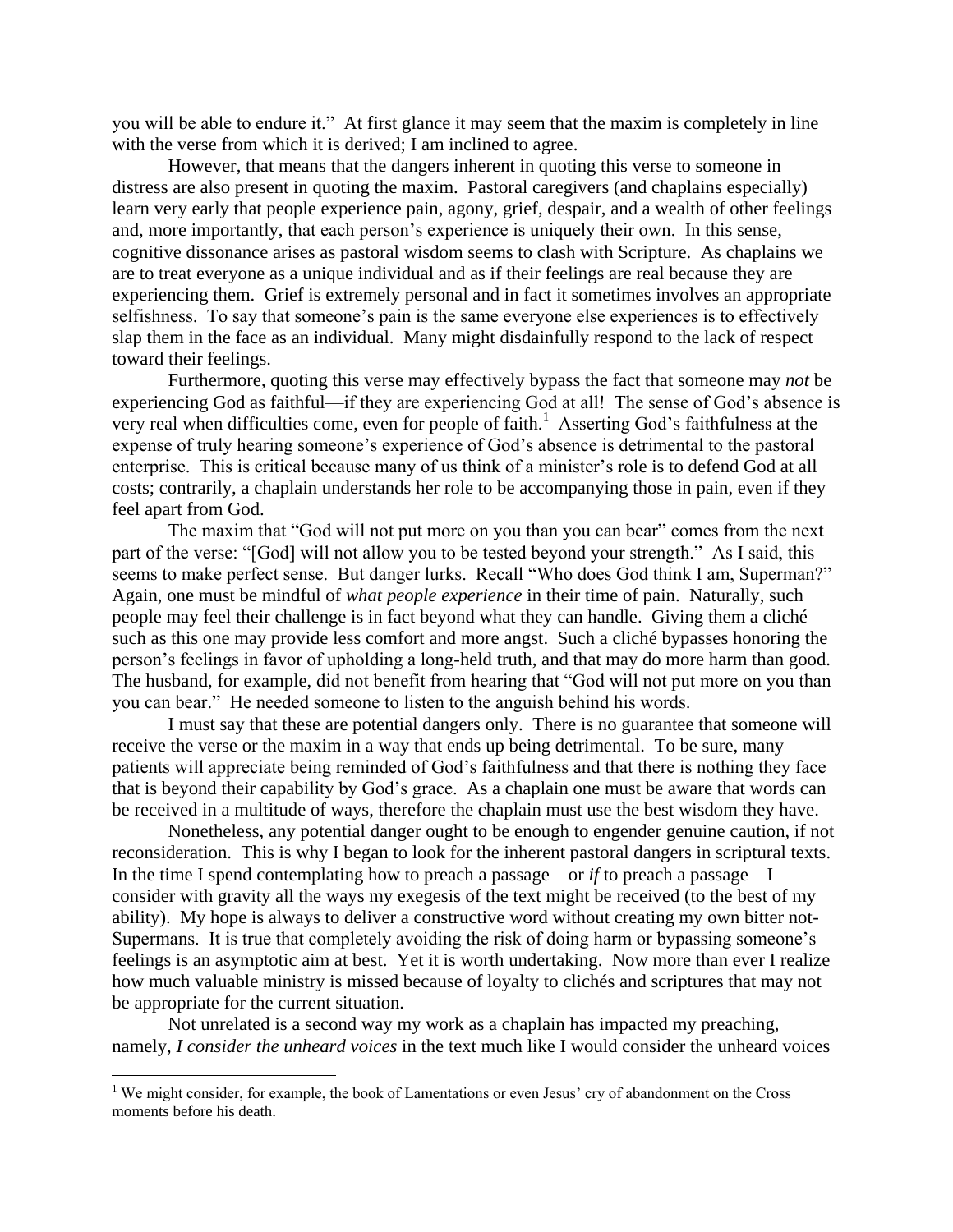in the room. I have visited many families both in and outside of their loved one's hospital room. In visiting families, chaplains are taught to mind the group dynamics and nonverbal expression. When I walk into a room, for example, I am making multifaceted mental notes: how many are present and what appears to be their relationship to each other and the patient, who seems to be the spokesperson or leader, what is the mood in the room (which can be indicated by how much conversation takes place or the dimness of lighting, among other indicators), what are the spatial relationships among those present, what is the age range, in what way is each person grieving (if they are grieving), who seems supported and who seems isolated, what is the general body language and are there any persons whose body language stands out from the rest, and a wealth of other considerations. In addition to these, I am paying special attention to who is talking and who is silent (or, to who openly shares that they are struggling and who curtly asserts that they are "fine"). All of these notes are made silently with families typically unaware that they are being read "between the lines." A chaplain knows that it may be the quiet person that is hurting the most, bottling in feelings, or is generally overwhelmed resulting in a type of expressive aphasia. Thus we keep an eye on them and make sure to let them know that we see them and their pain also. This is not so foreign to us in hindsight, as many ministers will confirm how many parishioners suffer in silence.

It is often easier to mind the most vocal persons than to utilize the patience necessary for serving the silent. My work as a chaplain helped me to not only cultivate that patience and other skills, but to look at family situations more broadly. When a grandmother dies, for example, I know not to solely attend to the mourning adult children at the bedside but also to offer comfort to the grandchild sitting alone in silence in the corner. How does he feel at this moment? How might he describe what just happened? If he is in the corner or with his back turned to his family, why is that? He is obviously grieving his loss in his own way;<sup>2</sup> if asked, what would he say? I no longer assume that the voices I hear are the only voices available. Perhaps there are others, many muffled by their own grief or other circumstances.

Knowing this, I turn to Holy Scripture with a broader perspective, and this is particularly true with biblical narrative. Let us briefly consider a familiar passage, Luke 17:11-19, wherein Jesus heals ten lepers. One of the ten (a Samaritan) turned back before fulfilling Jesus' command praising God in a loud voice and subsequently prostrating himself at Jesus' feet. Jesus asked about the absence of the other nine and then dismissed the Samaritan with praise for his faith. Many of us have read this passage for years understanding "the thankless nine" as ungrateful, selfish, or a host of other negative descriptors. But their voices are not heard. What would *they* say about the event? How would they feel upon realizing that people assumed their motivations without asking them? Or, suppose they came to church but kept quiet because they were embarrassed, they knew how everybody felt about them and they wanted to speak up but felt they couldn't. …*their voices are not heard.* Therefore, I approach Scripture with a mindfulness quite similar to that with which I encounter a troubled family: who here is isolated or in silence? We are eternally grateful to African American, feminist, and other methods of biblical scholarship for helping us consider the voices unheard.

A sermon is an appropriate time to give a voice to the voiceless or at least to make public that there are perspectives yet unheard. Sometimes the shyest church member will thank the minister for giving voice to what he could not say himself. My work as a chaplain has made me

 $\overline{a}$ 

 $2<sup>2</sup>$  It is important to know that grief is very individual, even when experienced alongside others. Thus it is important to treat everyone's experience as uniquely their own and to attend to it with compassion.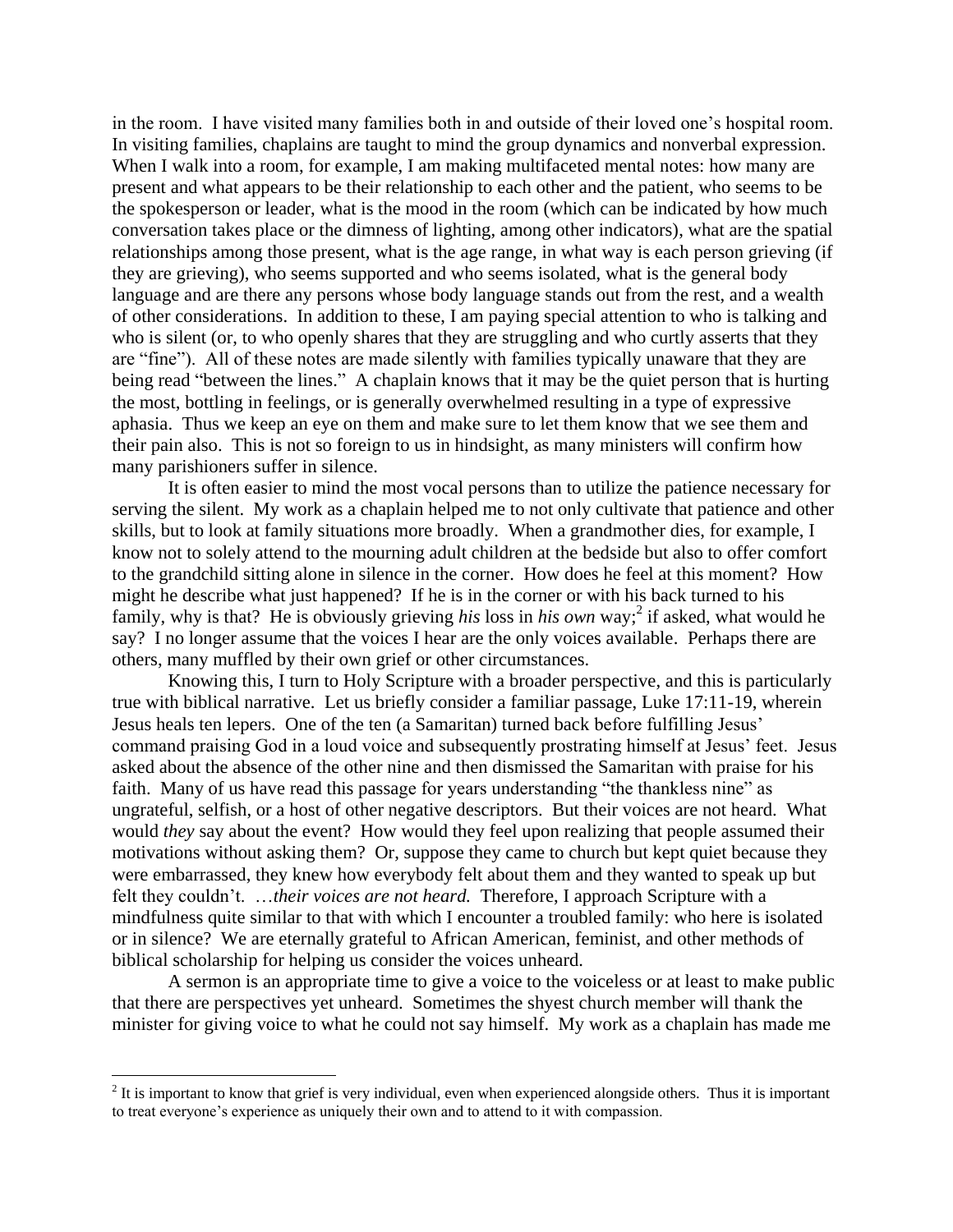more sensitive to the voices and perspectives I do not hear, and this has in turn opened up preaching and other ministerial gold mines in the depths of our sacred canon.

Finally, I offer a third way chaplaincy has benefitted my preaching, not unrelated to the second. I try to *make explicit the reality and depth of struggle*, spiritual and otherwise. This might come across as paradoxical at first. One might ask a reasonable question: Why is there a need to acknowledge struggle? Everybody is already quite aware that adversity and anguish exist. I find this to be a reasonable question and I hope to address it.

First, I reflect on an observation I made during my early time in divinity school. I noticed that although the suffering and death of Jesus is for most African Americans the lynchpin of the Christian kerygma, one can hardly attend a Good Friday service without hearing about Christ's resurrection (which, technically, is to be celebrated on Easter Sunday and not mentioned before then). Upon further reflection I recognized that funeral services typically emphasize Heaven or resurrection and try to downplay the loss that death has just cast upon the family and wider community. Despite my agreement that the empty tomb is the foundational Christian narrative, upon my pondering I recognized that grief was rarely acknowledged, let alone encouraged. Although our faith has a built in day to remember a loss, we skirt around it: Friday had been deemed "good" long ago, so the opportunity to highlight the trauma and tragedy of Jesus' lynching was all but completely taken. I wondered, can we address Good Friday and Holy Saturday in their own right, in their confusion and anguish? Can we acknowledge and sit with the pain we experience in all loss, especially death? I realized then, as I do now, that people dance around pain and struggle like second-graders playing hopscotch avoiding the forbidden square. Pain and difficulty are aspects of life that we know exist yet we generally try to avoid. I can imagine two strangers on the street walking headstrong on a collision course. They acknowledge each other, technically, but the acknowledgment is only just enough to go around each other. They each know the other exists yet they give minimal recognition and choose avoidance over the pain of a collision. Then they continue on as if nothing happened.

It is a chaplain's duty to not only be aware of a person attempting to rush past their pain but to kindly and compassionately stop them in their tracks and redirect them toward it, for only in facing one's pain can they move through—not past—it. This endeavor requires a chaplain to be well in tune with his or her own pain(s) first so that they do not cause harm when certain buttons are pushed, and chaplain training is extensively geared toward knowing oneself.<sup>3</sup> Ironically, this is one instance where an old cliché might do us some good: "no cross, no crown." Only after bearing one's cross can the crown be obtained. I am reminded of a treasured hymn, "Be Still, My Soul," wherein the hymn-writer says, "Bear patiently the cross of grief and pain." Struggle needs to be made explicit because too often we give it minimal recognition, if any.

Sometimes the issue is not with acknowledging struggle but rather with being authentic about what the struggle is. Countless patients of mine have found it impossible to admit that they are angry at themselves, family, friends, or even God. The latter is extremely important, particularly in the context of this current work. Chaplains are trained to make spiritual assessments, which are spiritual diagnoses of patients (and sometimes families) regarding loci of faith-related anguish. Anger toward God or the sense that God has abandoned the person surely ranks among chaplains' most often heard sources of spiritual pain. Often times anger toward God is the "elephant in the room" around which we dance as well. What is more, well-meaning families or loved ones often initiate this dancing due to their own discomfort with the elephant.<sup>4</sup>

 $\overline{a}$ 

<sup>&</sup>lt;sup>3</sup> Ministers of *all* types, especially pastors, would benefit from this type of training as well.

<sup>&</sup>lt;sup>4</sup> This is also something a chaplain is trained to be aware of.